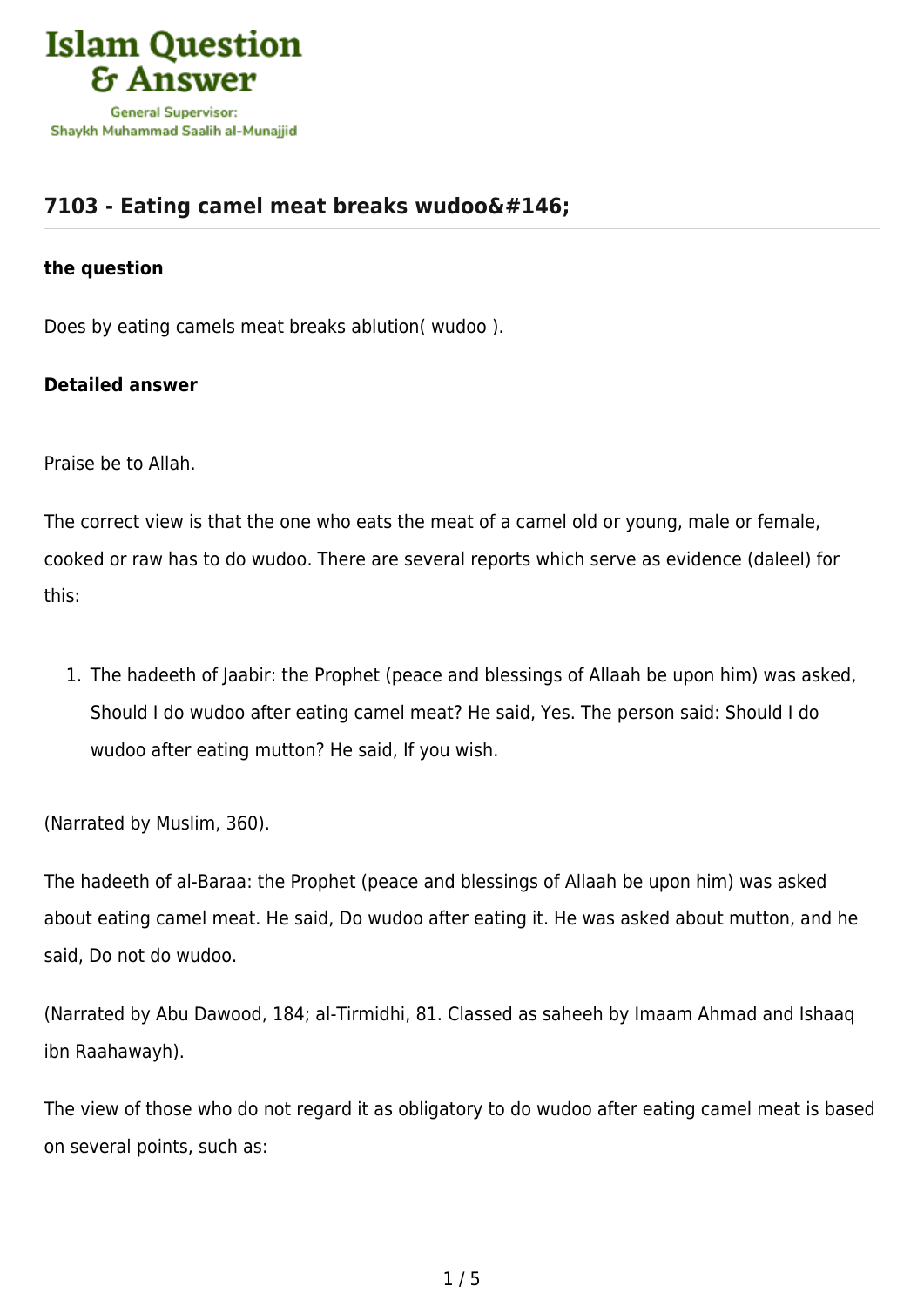

1. This ruling is mansookh (abrogated). Their evidence (daleel) is:

The hadeeth of Jaabir; the last of the two commands from the Messenger of Allaah (peace and blessings of Allaah be upon him) was that there was no need to do wudoo after eating food that had been touched by fire.

(Narrated by Abu Dawood, 192; al-Nisaai, 185).

But this does not refute the specific meaning of the hadeeth quoted above from Saheeh Muslim.

Moreover, there is no evidence here of anything being abrogated, because they asked whether they should do wudoo after eating mutton, and he said, If you wish.

If this hadeeth were abrogated, the ruling on mutton would also be abrogated. The fact that he said, If you wish indicates that these ahaadeeth came after the hadeeth of Jaabir.

In cases of abrogation there must be evidence that what is being abrogated came first chronologically, and there is no such evidence here.

Moreover, the hadeeth of abrogation is general in meaning, but this hadeeth (about camel meat) is more specific, and thus excludes (camel meat) from the general ruling.

The fact that he also asked about mutton makes it clear that the issue here is not whether the meat has been touched by fire; if that were the case then camel meat and mutton would be regarded in the same way.

(B) They also take their evidence from the hadeeth, Wudoo has to do with what comes out, not what goes in.

Response: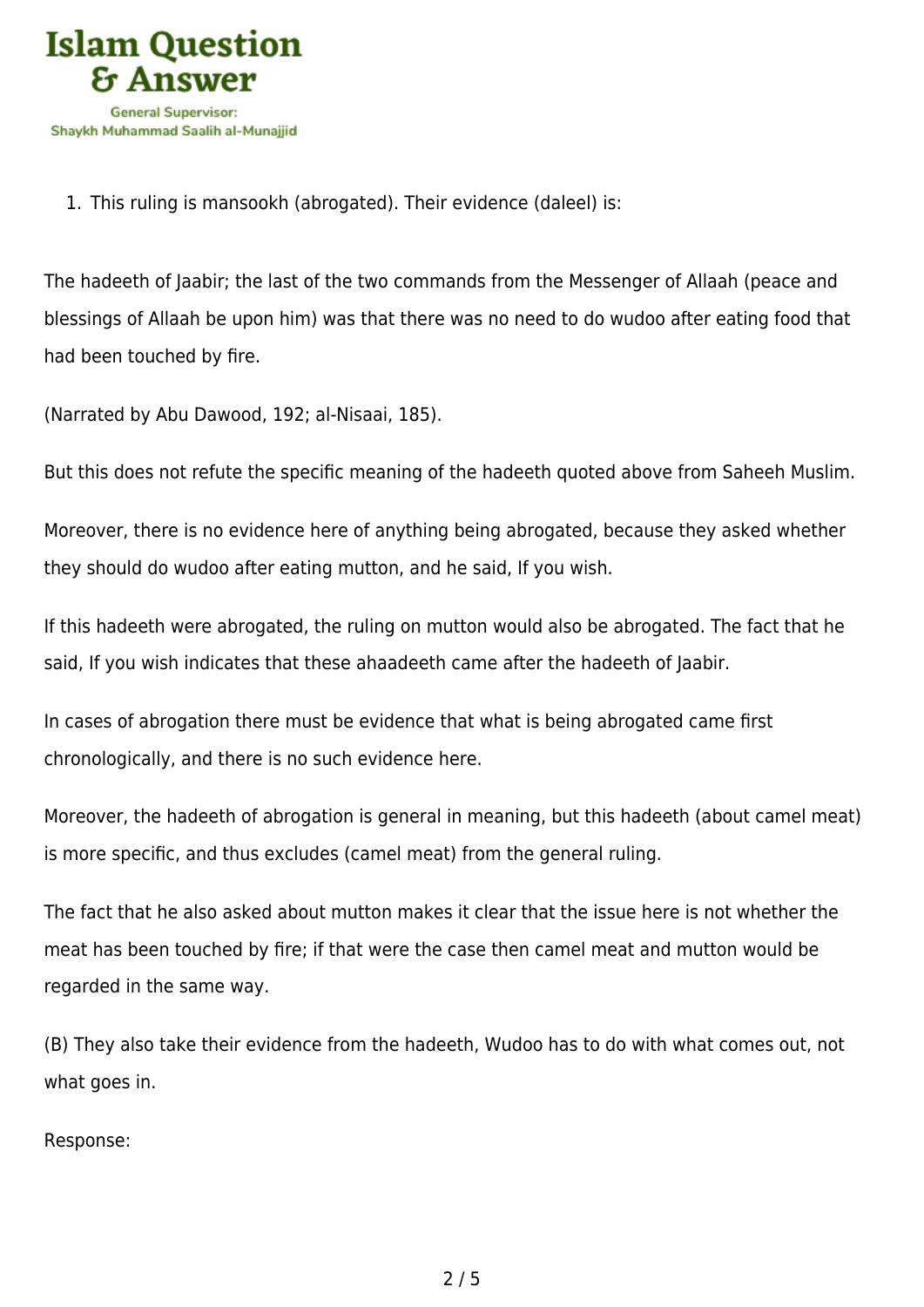

This hadeeth was narrated and classed as daeef (weak) by al-Bayhaqi (1/116) and al-Daaraqutni (p. 55). It a weak hadeeth with three faults (ilal); for more information see al-Silsilah al-Daeefah, 959.

Even if it were saheeh for the sake of argument it is general in meaning, and the hadeeth which says that wudoo is obligatory (after eating camel meat) is specific.

(C) Some of them said that what is meant by the phrase do wudoo [perform ablution] after eating it is to wash the hands and mouth, because camel meat has an unpleasant odour and is very greasy, unlike mutton!

### Response:

This is unlikely, because the apparent meaning here is wudoo as prescribed in shareeah, not ablutions in a linguistic sense (i.e., merely washing one's hands and mouth). It is obligatory to interpret the terminology of shareeah in accordance with the meanings of shareeah.

(D) Some of them take as evidence a story that has no basis; the story in question may be summed up as follows:

The Prophet (peace and blessings of Allaah be upon him) was addressing the people one day, and one of them emitted an odour (i.e., passed wind), but he felt too shy to get up from among the people. He had also eaten camel meat, so the Messenger of Allaah (peace and blessings of Allaah be upon him) said, covering for him, Whoever has eaten camel meat, let him do wudoo. So a group of people who had eaten camel meat got up and went and did wudoo.

#### Response:

Shaykh al-Albaani (may Allaah have mercy on him) said:

This story has no basis anywhere in the books of Sunnah or elsewhere in the books of Fiqh and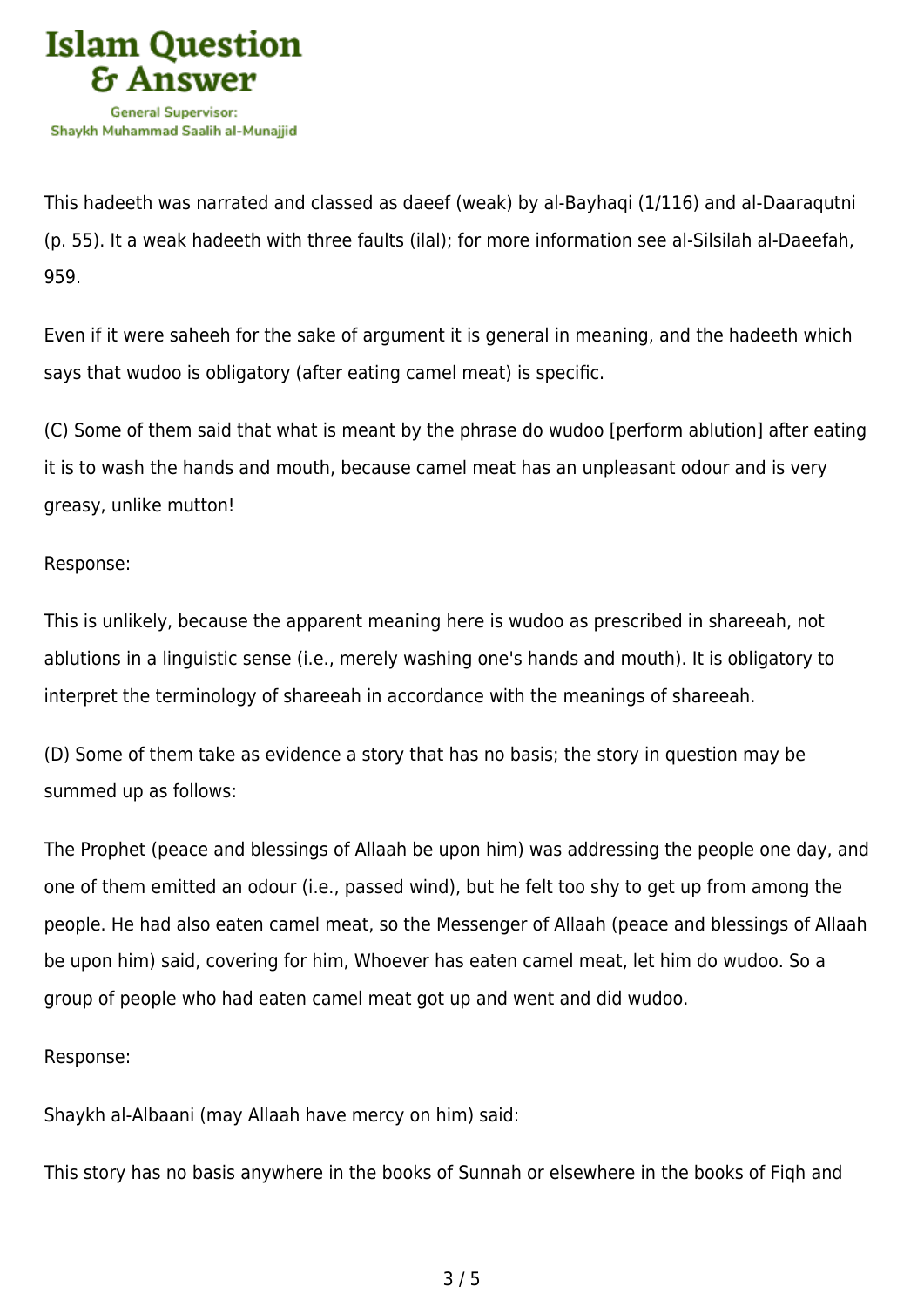

Tafseer, as far as I know.

(al-Silsilah al-Daeefah, 3/268).

The correct view regarding this matter is that the ruling on doing wudoo after eating anything that has been touched by fire has been abrogated, but it is obligatory to do wudoo after eating camel meat.

Al-Nawawi said:

Ahmad ibn Hanbal, Ishaaq ibn Raahawayh, Yahyaa ibn Yahyaa, Abu Bakr ibn al-Mundhir and Ibn Khuzaymah thought that it (eating camel meat) breaks wudoo; this was also the view favoured by al-Haafiz Abu Bakr al-Bayhaqi. It was reported from the scholars of hadeeth and from a group of the Sahaabah.

They took as evidence the hadeeth of Jaabir ibn Samurah which was narrated by Muslim. Ahmad ibn Hanbal and Ishaaq ibn Raahawayh said: It has been reported from the Messenger of Allaah (peace and blessings of Allaah be upon him) in these two saheeh hadeeths, the hadeeth of Jaabir and the hadeeth of al-Baraa. This view has stronger evidence even though the majority follow the opposite.

The majority responded to this with the hadeeth of Jaabir: the last of the two commands from the Messenger of Allaah (peace and blessings of Allaah be upon him) was that there was no need to do wudoo after eating meat that had been touched by fire. But this hadeeth is general, whereas the hadeeth about doing wudoo after eating camel meat is specific, and a specific ruling takes precedence over a general one.

(Sharh Muslim, 4/49).

Among modern scholars, Shaykh Abd al-Azeez ibn Baaz, Shaykh Ibn Uthaymeen and Shaykh al-